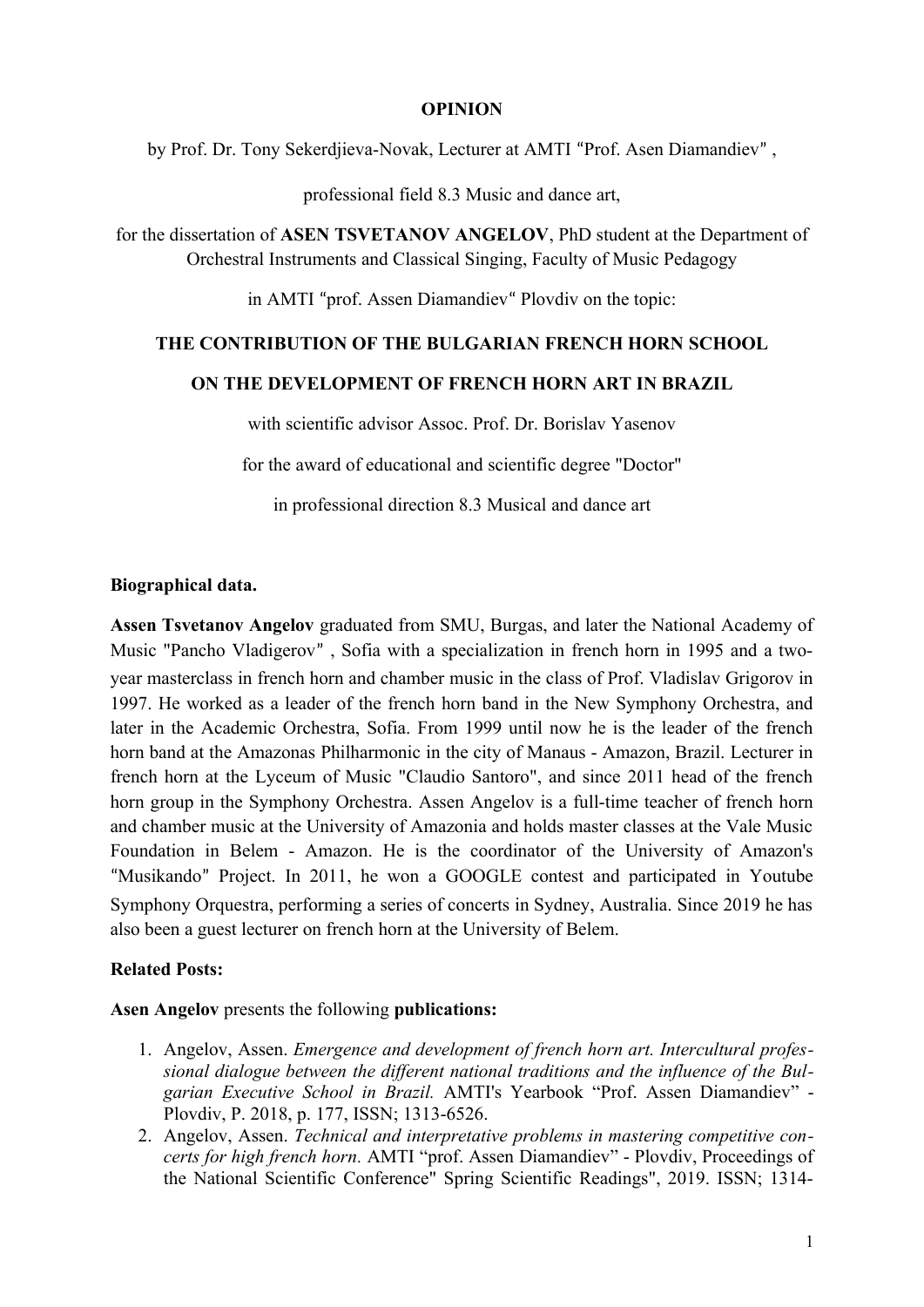# 7005.

# **Characteristics of the thesis**

The dissertation was discussed and proposed for defense of a meeting of the Department of Orchestral Instruments and Classical Singing at the Faculty of Music Pedagogy in 06.12.2019. The total volume of development is 222 pages, of which 212 are the main text and 154 note examples. Contains an introduction, six chapters with subsections, a conclusion, contributions, a bibliography of 72 titles, an annex with 35 notes and scientific publications. **Chapter I** is entitled "The French Horn in the World of Music. Importance of vocabulary in musical language and instrumentation" ; **Chapter II** - The Bulgarian French Horn School. Historical roots, its connection with European traditions" ; **Chapter III** - "The Intercultural Aspect - Bulgarian Representatives of Instrumental Orchestra Art in Amazonia, Brazil. History of Higher Musical Instrumental Education in French Horn on the Basis of the Bulgarian French Horn School" ; **Chapter IV** - "The French Horn Training Methodology Developed in the Bulgarian Horn School and its Systematic Application in Brazil; **Chapter V**- "Hornbill Concerts from the Classical Repertoire - Adopting World Performance Standards for High and Low Horns. History, Innovation, and Approaches to Standards of Excellence." And **Chapter VI** - "New Phenomena in the Amazon Repertoire. Premiere concerts from Europe, Bulgaria and Brazil".

# **Significance of the problem studied**

Assen Angelov's doctoral dissertation is embedded and at the same time complements the created basic works and specialized music-pedagogical systems, such as "French Horn School" by Prof. Kiril Karel Stari, "French Horn School" by Prof. Nikolay Tonev and L. Nikolov, and works on methodology for horn playing by Vl. Grigorov and Jasen Teodosiev. By making a timely analysis of the unexplored territory of professional interaction and the pedagogical achievements of the schools in Bulgaria and Brazil, presenting to us the various aspects of the problem under study - pedagogical, theoretical, performing and cultural studies, Assen Angelov's dissertation has a significant contribution to the research on french horn. The topic of the dissertation is thoroughly researched and has practical implications. Any further scientific work in this direction should be consistent with this study.

# **Aims and objectives of the thesis**

The **subject** of the study is the french horn art and the pedagogical achievements of the schools in Bulgaria and Brazil, as well as the reflection of the interaction between the two cultures.

The main **objective** of the study is the mutual influence of the french horn schools in Bulgaria and Brazil. Considering the achievements of the Bulgarian French Horn School and its teaching methods, Asen Angelov traces its historical roots and its connection with european traditions. The fulfillment of the main goal sets the following **tasks** for the doctoral student to solve: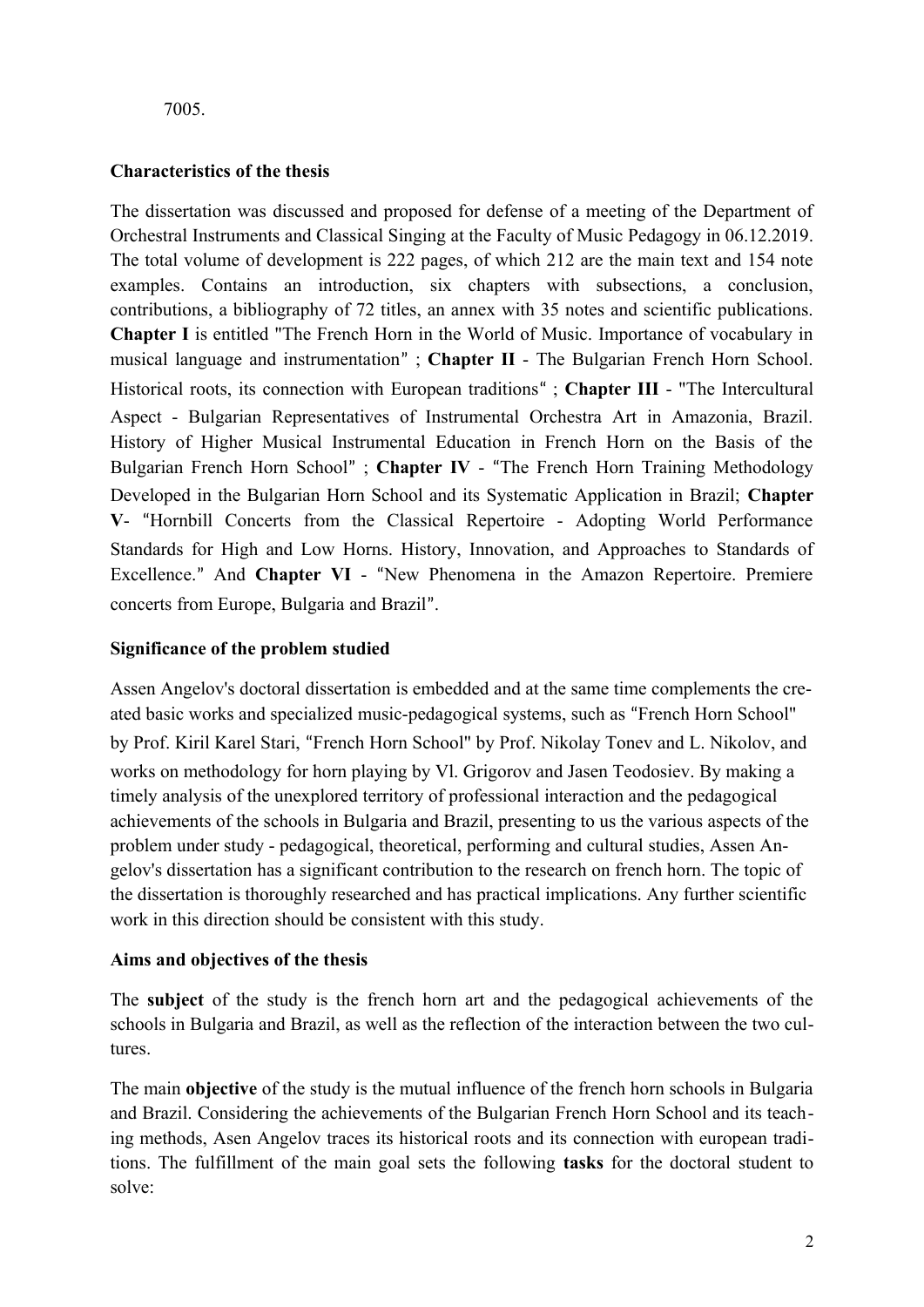- to trace and explain the peculiarities of the french horn training methodology developed at the bulgarian school and its systematic application in Brazil
- to substantiate and prove the contribution of the Bulgarian French Horn School to the development of french horn art in Brazil.
- to analyze iconic french horn concerts from the classical repertoire.
- to present historically established and innovative approaches to the standards of excellence.
- to explore the new phenomena in the concert repertoire of the Amazon concerts from Europe, Bulgaria and Brazil.

## **Contributions to the thesis**

The dissertation presents us with a **thorough and serious research**, applying an empirical, theoretical and analytical research method. I emphasize the relevance of the chosen field of research and believe that the formulated topic has a promising scientific and repertoire-applied focus. Without going into all the substantive aspects of the dissertation, I will try to highlight the **most important points** in it that give me **reason to support it:**

- *- "The study of the language of french horn as a solo instrument in the eighteenth, nineteenth and twentieth centuries, as well as of the creation of the bulgarian french horn performing school, in its interconnection with the european tradition, is of great importance"* (p. 355).
- The introduction of the problems of intercultural music pedagogy and how the implementation of the Bulgarian methodology for teaching French horn, which is the basis of the czech french horn school, became a basis for the development of the performing and pedagogical tradition in the Amazon, Brazil.
- For the first time in the bulgarian research area the historical path of creation of the first Brazilian performing and music-pedagogical institutions related to the training in french horn is shown.
- A significant contribution is the new pedagogical concept developed by the author, based on the bulgarian methodology, but adapted to new forms of work, when applied to training children without basic musical knowledge and in a different cultural environment.
- The contribution is the introduction of methodological aids for technical exercises and sketches, as well as the use of art material for french horn by bulgarian authors training in Brazil. A methodological contribution is the methodology for introducing children to the initial forms of ensemble playing.
- A musical-theoretical and musical-performative analysis of the main french horn repertoire studied in the Amazon is presented. Analyzed performance difficulties in emblematic french horn concerts from the classical and romantic repertoire, the applied methods for overcoming them are also part of the contributions of the thesis. The contemporary perceptions of concerts by VA Mozart, R. Strauss et al., As priorities in higher education in French horn in Brazil, are indicated.